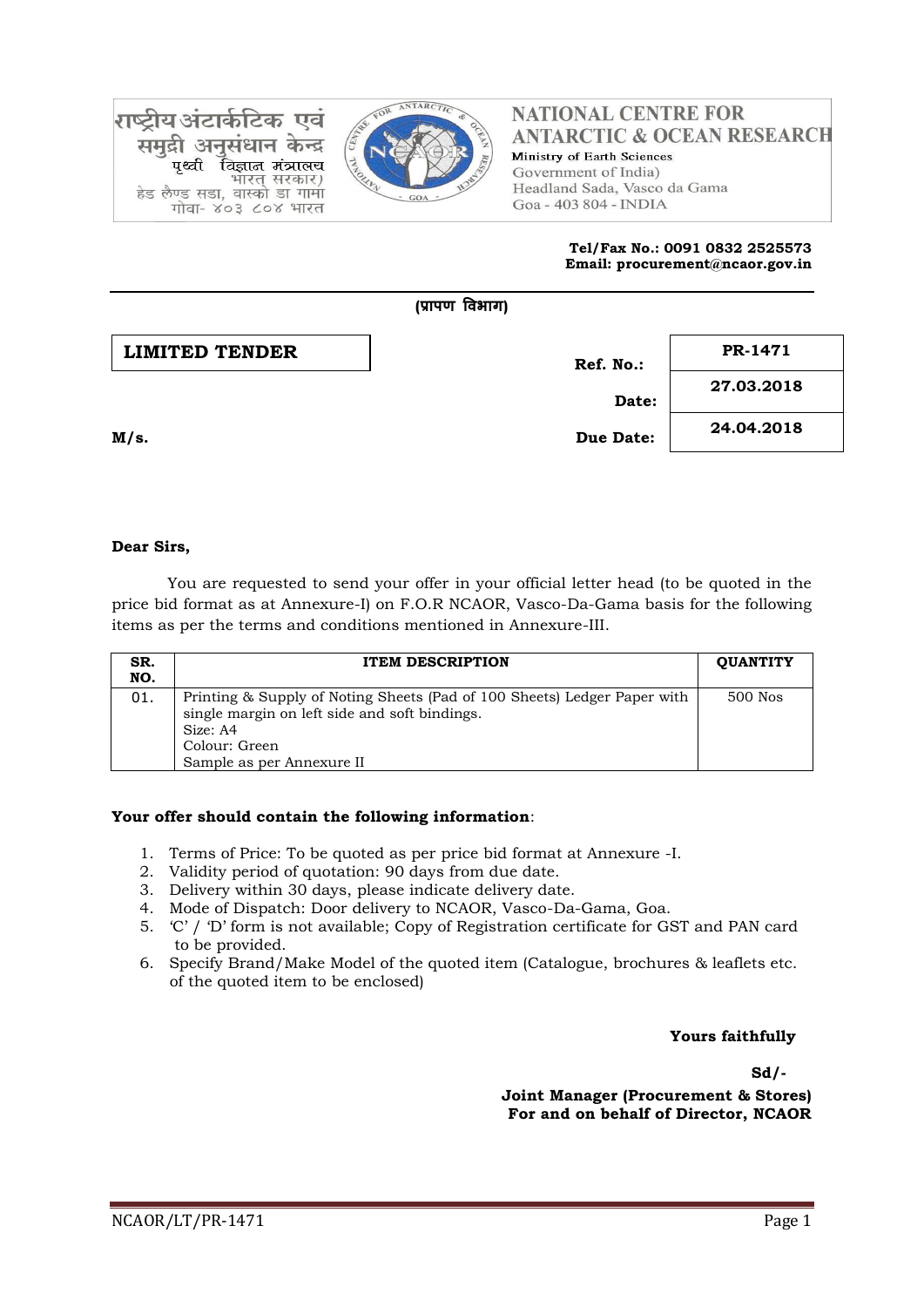## **PRICE BID FORMAT**

 **To be quoted in the following format only on F.O.R, NCAOR, Vasco Da Gama, Goa Basis.**

| Sr.<br>No. | <b>Item Description &amp; Specifications</b>                                                                                                                                           | Quantity | Unit rate<br>Quoted in<br><b>INR</b> (after<br>offering<br>maximum<br>discount) | Total<br>(Col.1x)<br>Col.2) | <b>GST</b><br>Amount<br>& %<br>applied | <b>Total Quoted</b><br><b>Amount in INR</b><br>(should not be<br>more than<br>MRP)<br>(Col.3)<br>$+$ Col.4) |
|------------|----------------------------------------------------------------------------------------------------------------------------------------------------------------------------------------|----------|---------------------------------------------------------------------------------|-----------------------------|----------------------------------------|-------------------------------------------------------------------------------------------------------------|
|            |                                                                                                                                                                                        | (Col. 1) | (Col.2)                                                                         | (Col.3)                     | (Col.4)                                | (Col.5)                                                                                                     |
| 01.        | Printing & Supply of Noting Sheets (Pad of<br>100 Sheets) Ledger Paper with single margin<br>on left side and soft bindings.<br>Size: A4<br>Colour: Green<br>Sample as per Annexure II | 500 Nos  |                                                                                 |                             |                                        |                                                                                                             |
|            |                                                                                                                                                                                        |          |                                                                                 |                             | <b>Grand Total</b>                     |                                                                                                             |
|            | Total amount inclusive of GST in words:                                                                                                                                                |          |                                                                                 |                             |                                        |                                                                                                             |

- **GSTN:\_\_\_\_\_\_\_\_\_\_\_\_\_\_\_\_\_\_\_\_\_\_\_\_\_\_\_**
- **1. Validity: 90 days from the due date of tender.**
- **2. Delivery on or before: \_\_\_\_\_\_\_\_\_\_\_\_\_\_\_\_\_\_\_\_\_\_**
- **I/We accept all the terms & conditions of the enquiry and in case of award of purchase order we will supply goods as above.**

**Signature: Designation:**

 **Bidders Name with address & Seal:**

**Phone No.:**

 **Email Address:**

**Date**:-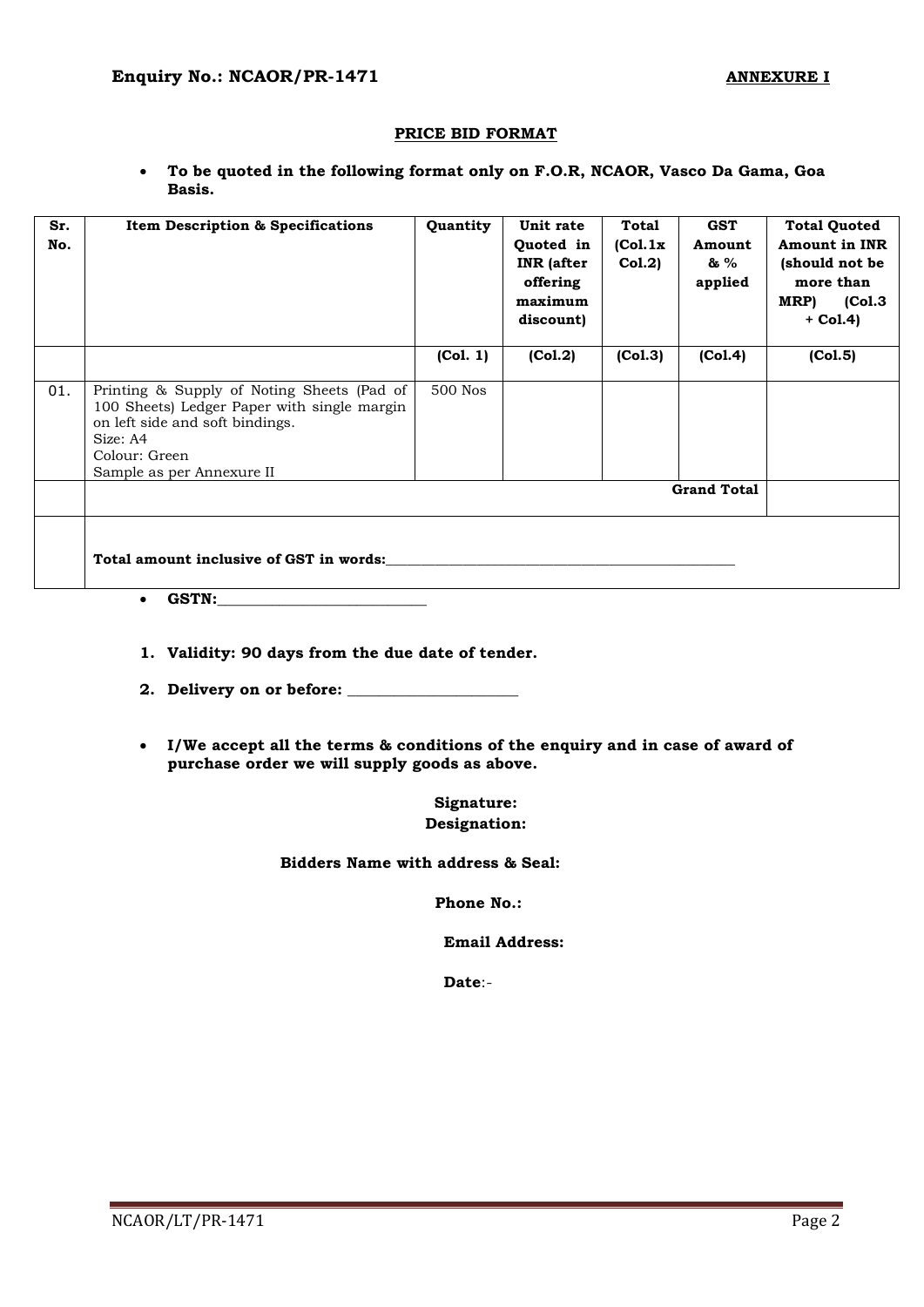**ANNEXURE II**

L.

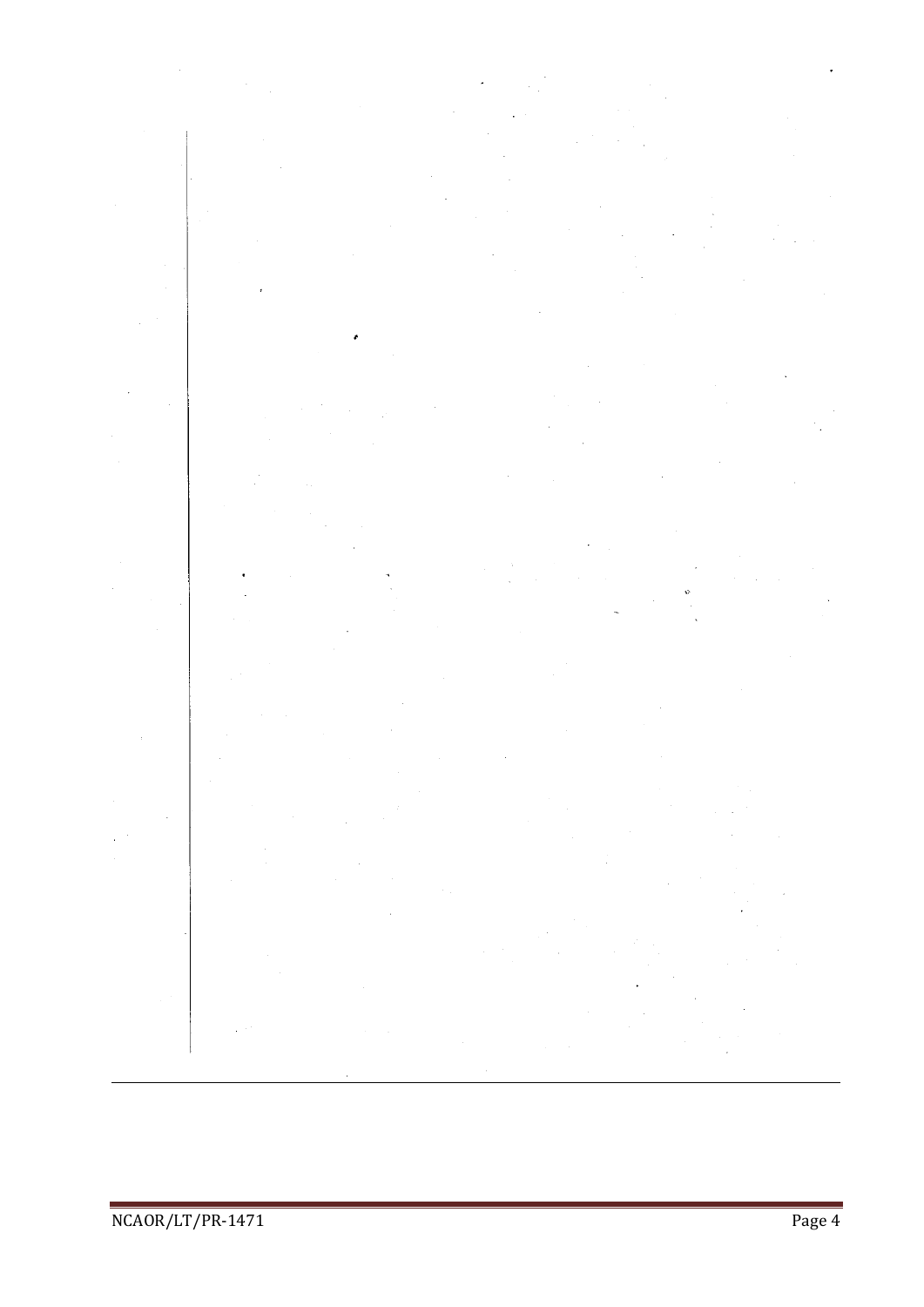#### **PURCHASE ENQUIRY – GENERAL TERMS AND CONDITIONS**

- 1. This quotation and any order resulting from this Enquiry shall be governed by Terms and Conditions mentioned in this enquiry.
- 2. Where counter terms and conditions of business have been offered by this supplier, we shall not be deemed to be governed by these unless our specific written/ acceptance there of has been given.
- 3. No conditions and terms notice of which has not been given by the Supplier while submitting quotation will be considered by us if put forward in subsequent correspondence.
- 4. **Quotation:** Quotation should be **submitted only in given price bid format (Annexure I)** in a sealed envelope super scribed with Enquiry Number and Due Date and the same must reach our office on or before the Due Date. Quotations should preferably be typed and without any corrections and over writings.
- 5. **Specifications:** Materials should be offered strictly conforming to our specification. The deviation in specification if any should be clearly indicated by the supplier in his quotation. The supplier should also indicate make/type No. of the materials offered. Vague terms such as Best Indian, Best Indigenous. Imported Make should not be used.
- 6. The rate quoted against each should be in units stated in the Enquiry. Where quotations are in terms of units other than those specified, relationship between the two sets of units must be furnished.
- 7. **Samples:** Samples where asked for shall be submitted, free of all charges and should reach us before the Due Date of the Enquiry. Sample must be carefully packed and labeled clearly with enquiry No. & due date. We shall not be responsible in any way for the loss or damage of samples due to any reasons whatsoever. In the event of the non-acceptance of offer, supplier will have to remove the samples at his own expenses.
- 8. **Terms of prices:** Quotation should be submitted on F.O.R. Vasco or F.O.R. Destination price including transit Insurance. Preference will be given to such quotations. For quotations Ex-Works, Exgodown/F.O.R. Dispatching Station, the approximate packing, forwarding & freight should be indicated by the supplier. Quotations from Local Suppliers should be delivered at our stores.
- 9. **Validity:** The quotation should remain valid for a **minimum period of 90 days from the Due Date** of the Enquiry.
- 10. **Sales Tax: NCAOR is not entitled to issued Form C or D.** No Sales Tax or any other tax shall be payable by us unless payment of the same is specifically mentioned by the suppliers in their quotation and same is legally leviable.

#### **11. NCAOR is exempted from payment of Custom duty as per Government notification.**

- 12. **Duties / Taxes**: Percentage charged should be clearly mentioned in the price bid.
- 13. **Insurance:** The supplier will be responsible for and should cover the insurance for all transit risks if the terms of prices are F.O.R. Vasco or F.O.R. Destination unless otherwise stated specifically by the supplier in his quotation.
- 14. **Delivery:** Preference will be given to Ex-Stock offers Suppliers submitting quotation on forward delivery basis must indicate earliest firm delivery date by which the materials will be dispatched by them from the date of receipt of order. Offer such as "Ex-stock Subject to prior Sale" or "Delivery at the earliest" may not be entertained.